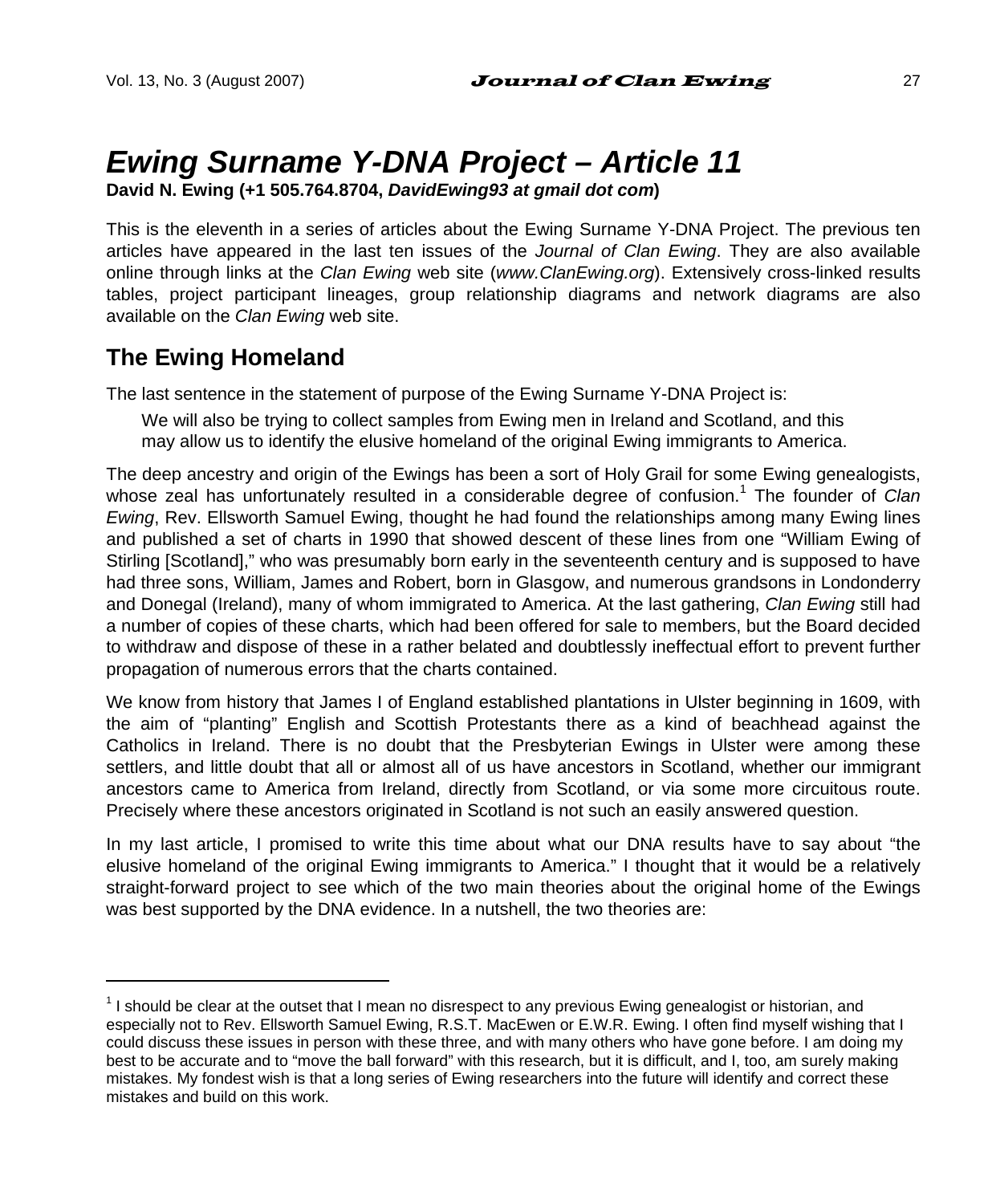- Ewing is derived from Clan McEwan of Otter, one of the Dál Riata Clans that at one time occupied the eastern shore of Loch Fyne on the Cowal peninsula of Argyll, as argued by  $R.S.\dot{T}$ . MacEwen, $^2$  or
- Ewing has no relation to Clan McEwan of Otter or any other Highland Clan and derives instead from an Anglicized<sup>3</sup> version of Ewen, which is a name of great antiquity among the Brythonic Celts of Strathclyde, as argued by E.W.R. Ewing.<sup>4</sup>

Others have unconvincingly suggested that the name may have Anglo-Saxon or Scandinavian roots. In a book chapter that was recently posted on our web site,<sup>5</sup> C. L'Estrange Ewen pretty well disposes of any notion that the name had other than Celtic derivation on philological grounds, though he does allow that the Celtic languages may have received the root of the name from a more ancient source, perhaps the language ancestral to Celtic, Greek and Latin. He gives numerous examples of forms of the name from Irish, Welsh and British sources, and also reports its existence in Manx, Cornish and Breton.

As you know if you have been following this series of articles, I previously concluded that the majority of the Presbyterian Ewings who came to Ulster from the lowlands of Scotland in the seventeenth century were in a sense returning to the homeland of their remote ancestors, who had originated there and had probably come to Scotland in the fifth century or so with the Dál Riata. I reached this conclusion .<br>because roughly two thirds of the Ewings<sup>6</sup> tested so far fall into a relatively closely related group within haplogroup R1b1c7, which corresponds to the so called "Uí Néill" or "NW Irish" cluster, and seems almost certainly to have originated in Ulster, though probably long before it was known as such. I did a little more research in getting ready to write this article, and discovered the truth of a saying Linda Merle recently shared with me, claiming it was an old Chinese proverb:

"Man who reads one book on subject knows it all. Man who reads two is afraid to open mouth."

4 Ewing, Elbert William R. *Clan Ewing of Scotland*, Corben Publishing Co., Ballston, Virginia, 1922, out of print. The article on the Origin of the Ewing Name posted on our web site at

<sup>2</sup> MacEwen, R.S.T. Clan Ewen: Some Records of Its History, *The Celtic Monthly*, Glasgow, 1904. This is available online courtesy of *Clan Ewen, USA* at their excellent web site, *www.ClanEwenUSA.org*. A link directly to the paper is *www.ClanEwenUSA.org/rstmacewen.html*.

<sup>3</sup> "-ing" is a Germanic patronymic ending, having the same meaning as "-son" added to Scandinavian names or "-ski" added to Slavic names. This has led some to claim that Ewing means "son of Hugh," and others to claim that it is just a translation of McEwen from Gaelic into English (the "Mc-" and "Mac-" prefixes are Celtic patronymics), so means "son of Ewen." I think using "-ing" was originally just a mistake or an effort to make the name sound a little more English, and I do not think this has any bearing on which of the theories is more accurate.

*www.ClanEwing.org/documents/Ewing\_name01.html*

consists mostly of a transcription of Chapter 9 of this book, which presents Ewing's conclusions based on material that he covers in his Chapters 4 through 8. Facsimile copies of the book are available in hardback or paperback from *www.HigginsonBooks.com*. The text of the entire book will soon be posted in the Ewing Reading Room (*www.ClanEwing.org/ReadingRoom.htm)* on the *Clan Ewing* web site.

<sup>5</sup> Ewen, C. L'Estrange. *A History of Surnames of the British*, The Macmillan Co., New York, 1931. A transcription of his Chapter 14 is available on the *Clan Ewing* web site (*www.ClanEwing.org*). Ewen also published a genealogy of his family, which I have not seen, but if I am not mistaken it was centered in East Anglia and probably has no relationship with the Ewings.

<sup>&</sup>lt;sup>6</sup> In previous articles, I have referred to this group as "the large group of closely related Ewings." In the Results Pages on the *Clan Ewing* web site at

*www.ClanEwing.org/DNA\_Project/DNA\_ProjectResults/Y-DNAprojectresults.htm*. These Ewings are those in Groups 1, 3, 4, 5, 7 and 9.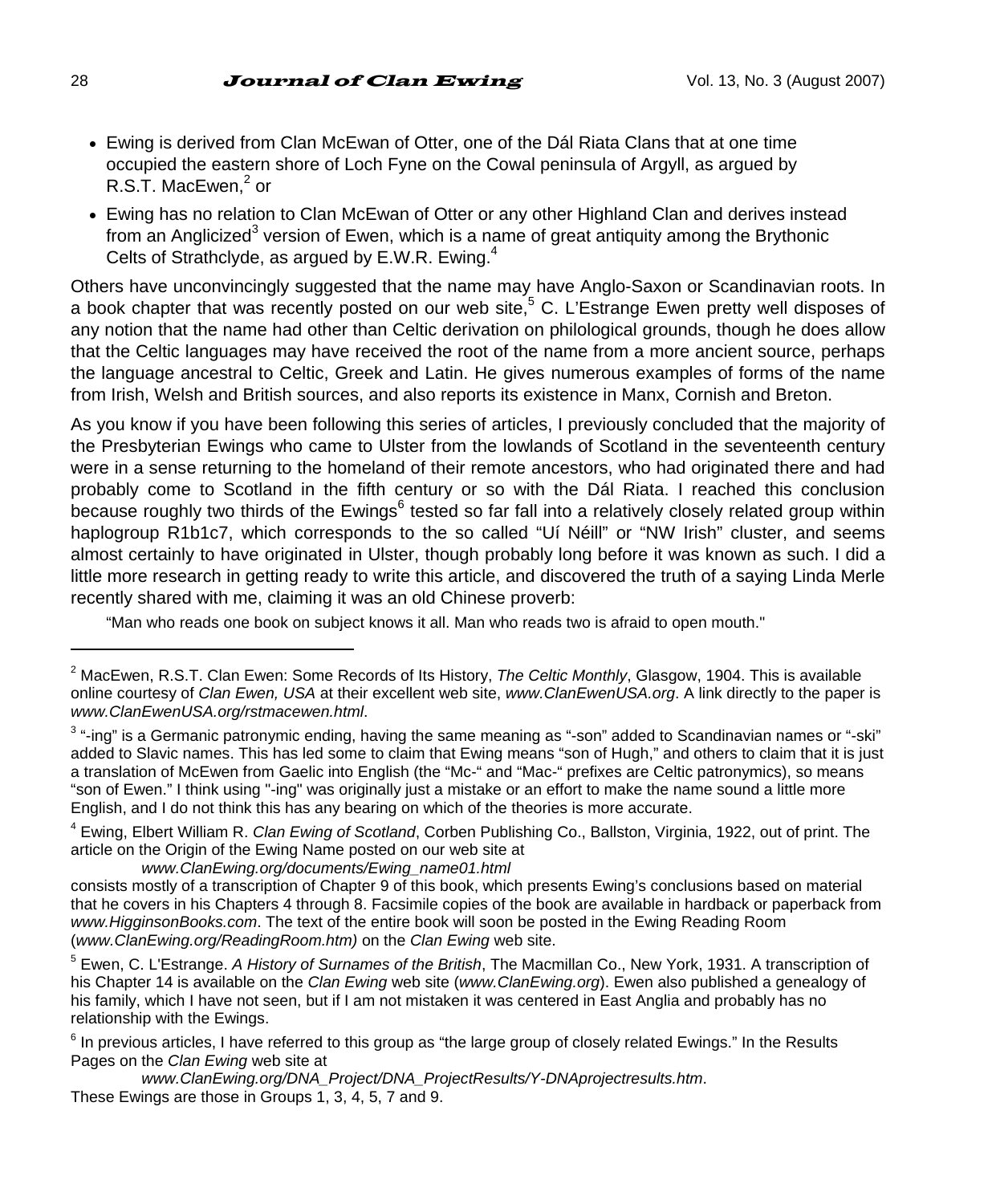As it turns out, the situation with the Dál Riata is not so clear-cut and well established. Some folks have even argued that this kingdom started out and stayed mostly in what eventually became Argyll (in Scotland), and had only an outpost in northeastern Ireland. In any case, even if R.S.T. MacEwen and those he was relying on were right and MacEwan descended from the Irish Dál Riata, the ancestors of the MacEwans did not come to Argyll in the fifth century, but in the eleventh century, sometime shortly after the death of Anradan's father, Aedh Athlaman in 1033 AD. Furthermore, there are numerous conflicting pedigrees of the families involved, including two in the 1450 manuscript that Skene discovered and translated (and in some places mistranslated) and used as the basis of his theories.<sup>7</sup> which appear to be the ultimate source of R.S.T. MacEwen's information.

Man-o-man. I feel like the tourist from back east who thought he would take a quick stroll over to the pretty mountain by the side of the road in New Mexico, only to discover after two hours of hiking through the sagebrush that the mountain was still another twenty miles away and he forgot to bring water and a hat. In my case, the clear air that makes it difficult to judge distances accurately is statistical genetics and the sagebrush tearing at my trousers is Celtic genealogy. This whole business reminds me of my favorite Zen saying: "Don't believe everything you think."

# **Clan McEwan of Otter**

 $\overline{a}$ 

R.S.T. MacEwen tells us, <sup>8</sup> citing John S. Keltie, *History of the Highland Clans, vol ii.*, that one of the sons of Anradan, Aodha Alain d.1047, had three sons: Gillachrist, Neill and Dunslebhe. Gillachrist had a son, Lachlan, who was the founder of Clan Maclachlan; Neill was the founder of Clan MacNeill; and, Dunslebhe had two sons—Ewen, who founded Clan MacEwen, and Ferchard, who founded Clan Lamond. He says nothing about Clan MacSweeney. I believe this pedigree is based on one of the versions from Skene, but if there is anything like a consensus on the matter, it would be that this version is mistaken. I have spent more hours than I care to think about trying to summarize the pedigrees of the Anradan kindred for this article but now realize that I cannot do that without pages of caveats and footnotes. To get a taste of this, take another look at John McLaughlin's article in the November 2006 issue of the Journal of Clan Ewing.<sup>9</sup> Suffice it to say that the inclusion of Clan MacNeill in this kindred is the result of Skene's mistranslation of a passage that actually speaks about the supposed descent of this kindred from Nial of the Nine Hostages, and has nothing to do with the MacNeill's of Scotland.<sup>10</sup> To make matters worse, it now appears not to be the case that the Anradan kindred is related to Nial of the Nine Hostages. Nevertheless, the Maclachlan, MacEwan, Lamond and MacSweeney clans<sup>11</sup> are generally held to be descended from Anradan and to be fairly closely related to one another. The differences in the sundry alternative pedigrees have mainly to do with the specific names and number of

<sup>7</sup> Skene, William Forbes. *The Highlanders of Scotland, Their Origin, History, and Antiquities; with a Sketch of Their Manners and Customs, and an Account of the Clans into which They Were Divided, and of the State of Society which Existed Among Them,* 1837. I believe there is also a 1902 edition, edited by Alexander MacBain.

<sup>8</sup> MacEwen, R.S.T. Clan Ewen: Some Records of Its History, *The Celtic Monthly*, Glasgow, 1904, Chapter II, paragraph 3.

<sup>9</sup> McLaughlin, John D. The Clan Ewing of Loch Lomond—An Alternate View, *J. Clan Ewing*, Vol. 12, No. 4 (November 2006), pp 20-23 (*www.ClanEwing.org/documents/McLaughlinAlternate.pdf*). Even more detailed information and discussion is available on his web site at *http://members.aol.com/lochlan/anradan.htm*.

<sup>&</sup>lt;sup>10</sup> McLaughlin, John D., personal communication, July 10, 2007.

 $11$  McSorley probably should be considered here, too, perhaps, but I did not get around to that.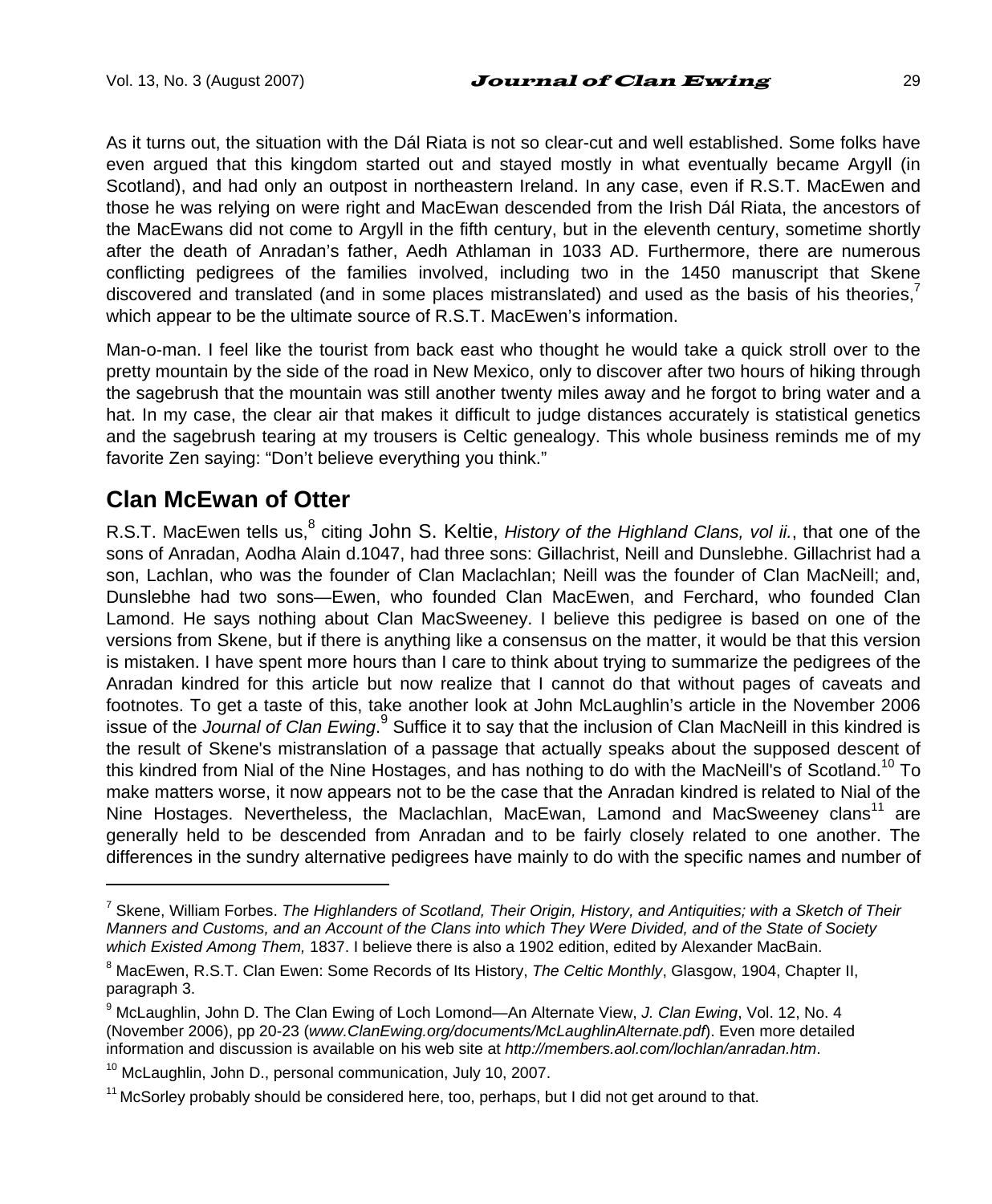generations separating the various clan founders and Anradan, but we are talking at most about differences of two or three generations, which should have negligible effect on the DNA evidence.

So what sort of DNA data is available that might bear on this question? I suppose we could dig around in the ruins of the old clan castles hoping to turn up a few teeth that still have some analyzable DNA in them, but the prospects of that are dim, and even if we found some samples, it would be hard to be sure who they belonged to or to know how to connect them with us. It would be impossibly cool to get specimens from several individuals still living near the clan castles and having well-worked out genealogies connecting them with these clans. This is arguably possible only with some of the MacNeills on the Isle of Barra, but not with the Maclachlans, the MacEwans, the Lamonts or the MacSweeneys. Working backward from modern descendants of this group, genealogic records always peter out by the seventeenth century or so, and many of us have hit brick walls before that. Instead, we are left to examine the DNA of men whose names make us think they may be descended from these clans. Most of these men are Americans; DNA testing by genealogy hobbyists has not really caught on in Europe. The good news is that such data as we have is readily accessible on the Internet.

I have prepared the map on the following page<sup>12</sup> showing the relative positions of these clans' homelands, as well as some areas and landmarks discussed later in the article, by adding some notations on a map of Celtic kingdoms from around 500 AD. Keep in mind that this is a good 500 years before these clans are supposed to have actually arrived in Argyll (shown on the map as Dal Riada). The Maclachlans, MacEwans and Lamonts had possession of the greater part of the Cowal peninsula of Argyll, along the eastern side of Loch Fyne. The Lamonts were on the south, separated from the MacEwens by the river Kilfinnan, and the MacEwens were separated from the Maclachlans to the north by the stream that divides the parishes of Kilfinnan and Strath Lachlan. The territory of the MacSweeneys centered on Castle Sween (or Castle Suibhne, as it is also called), which is on Loch Sween, in modern-day Knapdale, on the west coast of the next peninsula to the west of the Cowal peninsula where the other three clans were located. The MacNeills had possession of the two widelyseparated islands of Barra and Gigha. The Isle of Barra is near the southern end of the Outer Hebrides, due west of the Isle of Rum; Gigha is about fifteen or twenty miles south of Castle Sween, just off the west coast of modern-day Kintyre.

#### **Maclachlan**

 $\overline{a}$ 

The McLaughlin Y-DNA project<sup>13</sup> has 49 members, and has also collected some data from the Sorensen Molecular Genetic Foundation. The situation here is complex, because a good number of the project participants are descended from Irish McLaughlins who did not go to Scotland. John McLaughlin has identified a DNA signature that is roughly as specific to the MacLochlainns of Tirconnell (Donegal) as the Ewing signature is to the large group of closely related Ewings. Based on Irish genealogies, this branch is more distantly related to the Anradan kindred (if such even exists); the common ancestor of the MacLochlainns of Tirconnell and the Dál Riata MacLachlans lived something like five generations before Anradan, give or take a couple of generations depending on which of several alternative

<sup>12</sup> To see a Google Map with these and other important locations marked, go to *http://tinyurl.com/ywjabb*. This online map will allow you to navigate around and zoom in and out so as to look at the areas of interest more closely.

<sup>13</sup> *www.WorldFamilies.net/surnames/m/mclaughlin*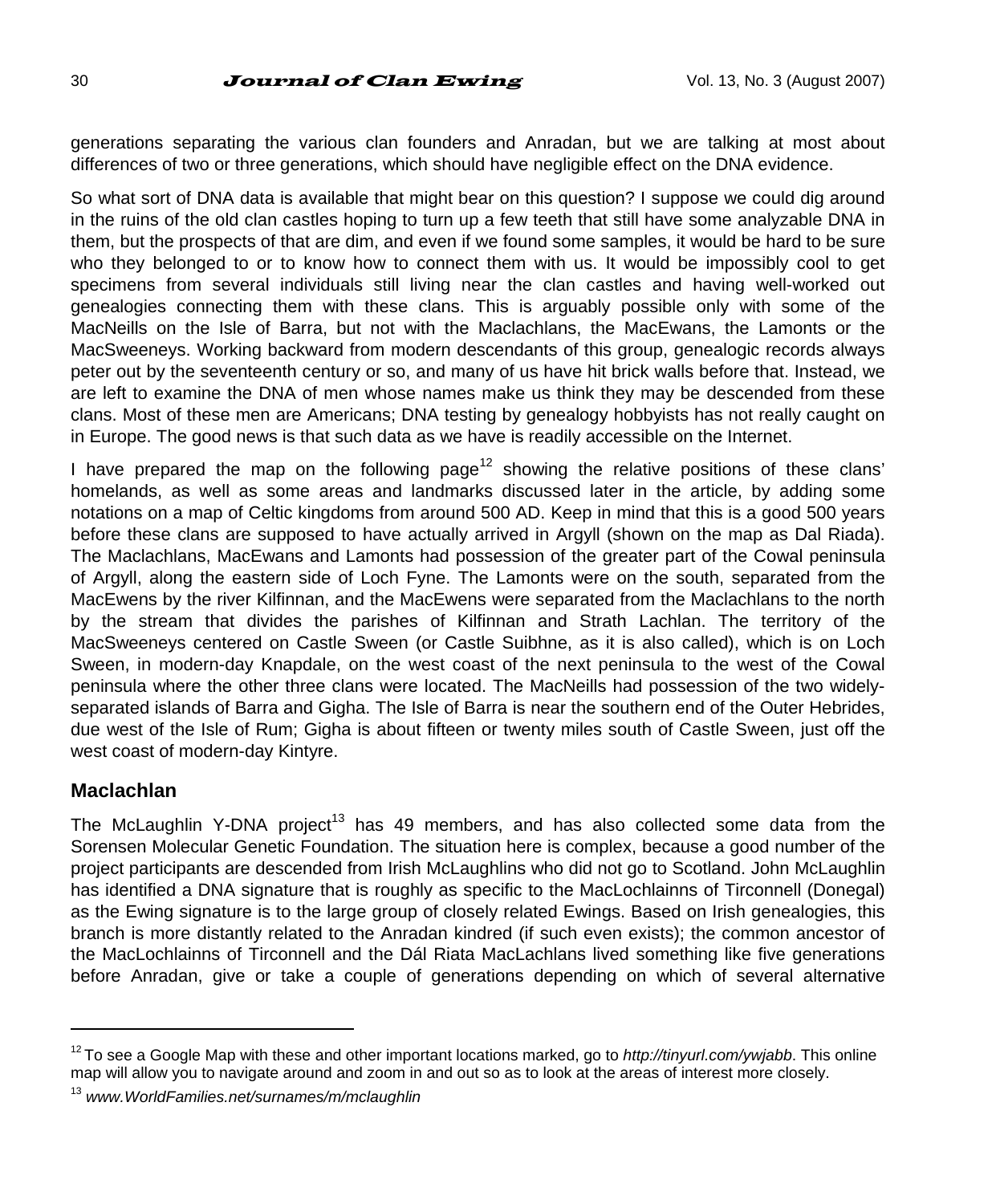$\overline{a}$ 



pedigrees one believes. The MacLochlainn of Tirconnell modal is genetic distance  $8^{14}$  from the Ewing modal, which does not convey much more information than that they are both R1b1c7, and no particularly close relationship can be adduced.

The McLaughlin project has one man descended from "Thomas Butler MacLachlan, m 1872, Glasgow," the only man in the project that spells the name "MacLachlan." He was tested at only 32 of the 37 markers that the Ewing men have been tested at, and matches the R1b1c7 modal at all but one of these.<sup>15</sup> Another McLaughlin who thinks his ancestor originated in Scotland was tested at only 25 markers and matches the R1b1c7 modal exactly at all of these. We might be able to accept these

<sup>&</sup>lt;sup>14</sup> We must know how many markers we are comparing when we speak about genetic distance. In these DNA articles, when I do not mention how many markers are being compared, it is to be understood that we are comparing the 37 markers of the standard FtDNA panel. If we wanted to spell that out in this specific case, we would write "genetic distance 8/37." If we are comparing fewer, or more, or different markers, something will always be said to indicate this. For example, if we are comparing 25-marker panels we will not report a genetic distance as 2, but rather as 2/25, meaning that there is a difference at two of the twenty-five markers compared.

<sup>&</sup>lt;sup>15</sup> He has DYS 458 = 18, where the R1b1c7 and Ewing modals have DYS 458 = 17. The Ewing modal differs from the R1b1c7 modal at three other markers of this group of 32, so he is at genetic distance 4/32 from them.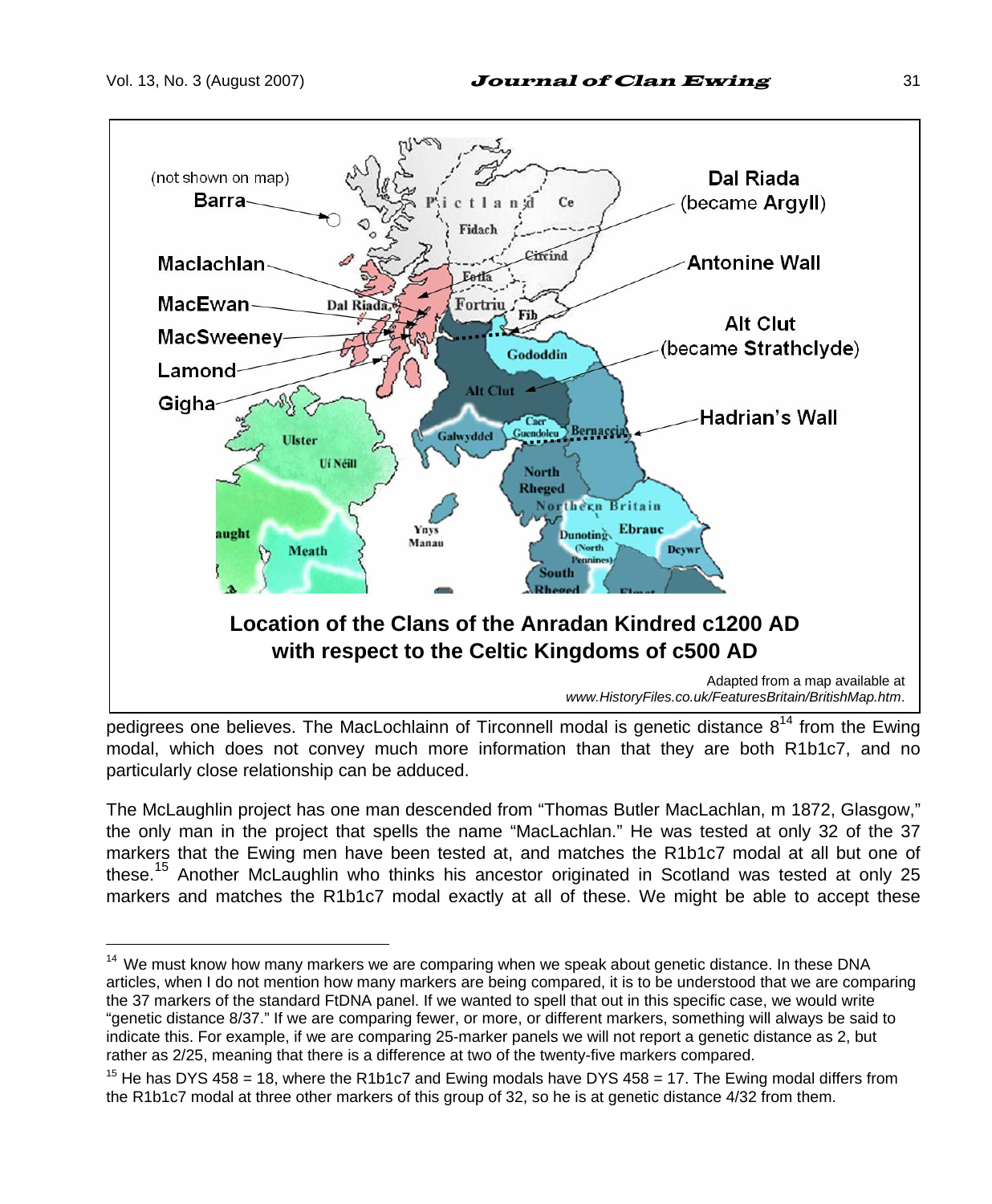genetic distances and still argue for a relationship with the Ewings, but without a match on any of the markers that characterize the difference between the R1b1c7 and Ewing modals, it is really too far a stretch.<sup>16</sup> There are only two other men in the McLaughlin project who claim ancestry originating in Scotland; a Locklin is in haplogroup I1c, and a McLaughlin is in R1b, but not R1b1c7, so both are far from the Ewing modal, and definitely not related to us.

To summarize, the McLaughlins are diverse, and though there is a large group of closely related Irish McLaughlins, there are also many McLaughlins not related to them or to one another, and none of the McLaughlins appears to be particularly closely related to any of the Ewings.

#### **MacEwan**

 $\overline{a}$ 

As far as I can tell, the only McEwan on the planet to have had DNA testing is John McEwan in our project. He lives in New Zealand, but his ancestors come from Lower Killeyan, Argyll and Bute, which is on the southern-most end of the Isle of Islay, maybe 60-70 miles southwest of Castle MacEwan, so not so close, but closer than Donegal or even Glasgow. His DNA is a little hard to interpret because an ancestor had a special kind of mutation affecting several markers simultaneously called "a recLOH event" that is a bit too complicated to explain here. John is genetic distance 11 from the closest Ewings (a couple of men in Group 6 plus PT and RL2) and genetic distance 23 from the Ewing modal. He is definitely not in R1b1c7 and probably is not related to any of the Ewings in a genealogical time frame. But we cannot make too much of the results from one man.

I might mention as a little aside in this connection an interesting disparity in the distribution of the McEwan and Ewing names. In the 1881 census of all of Great Britain (excepting Northern Ireland, where the census was lost) there were 2764 Ewing and 4607 McEwan individuals. Most of these were in Scotland: 2018 and 4153, respectively. The largest number of individuals with these names lived in Lanarkshire, but this is the county where Glasgow is located, and by 1881 it was the major industrial center in the region and had a relatively large population compared to the surrounding areas. Many people had undoubtedly moved there from elsewhere (including a good many from Ireland, if I am not mistaken). More telling are the concentrations of individuals with each of these surnames in various counties (see the figure on the next page). Ewing was found in concentrations exceeding 100 Ewings per 100,000 people (100/100k) in Kinross-shire, Dunbartonshire, Clackmannanshire, Stirlingshire and Renfrewshire. These counties lie in a band extending across the narrow waist of Scotland, from the Firth of Clyde to the Firth of Forth. McEwan was found in comparable concentrations in these counties as well, but in much higher concentrations than the Ewings in the Highlands to the north and west in Perthshire and Argyllshire.<sup>17</sup> For example, in Dunbartonshire Ewing was found in a concentration of 202/100k and McEwan was found at 142/100k, while in Argyllshire McEwan was found at 295/100k while Ewing was found at 37/100k. In the Irish Primary Valuation property survey of 1848-64, there were 124 Ewing households in Ireland, mainly in Ulster, and no McEwans, though there were 43 McCune

<sup>&</sup>lt;sup>16</sup> The markers that best distinguish the Ewing modal from the R1b1c7 modal are: DYS 442 = 11, DYS 19 = 15, DYS 456 = 18, and DYS 449 = 31 in order of specificity. The Ewing men in our Group 5 also have DYS 391 = 10, where the R1b1c7 modal is 11.

 $17$  I derived these data from Surname Atlas v1.05, a nifty little program available for twenty bucks from Archer Software at *www.ArcherSoftware.co.uk*. A similar, but less flexible tool that has data from both the 1881 and 1998 censuses is available online for free use at *www.Spatial-Literacy.org/UCLnames/Surnames.aspx*.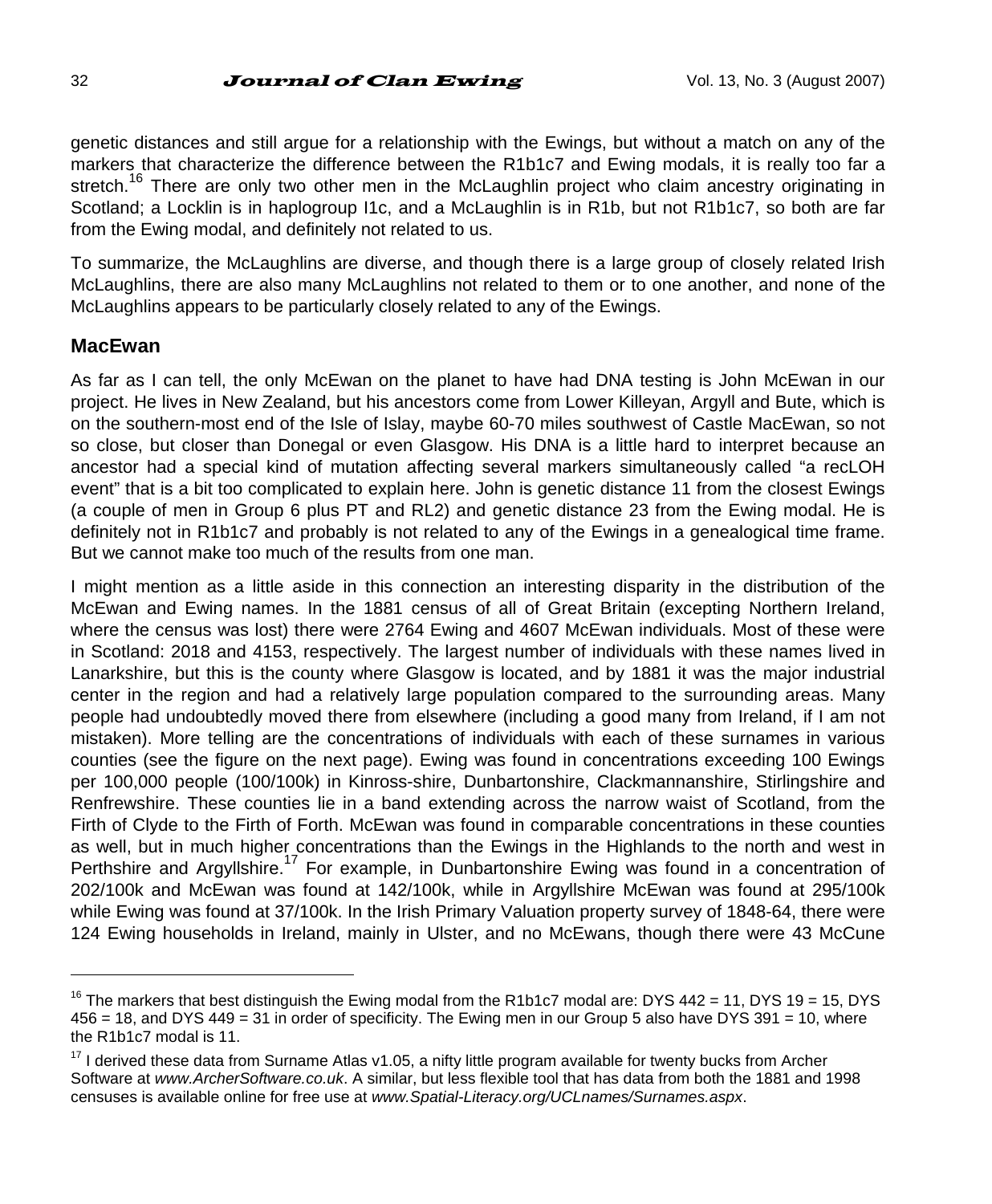and 16 McEwen households.<sup>18</sup> Interestingly, Ewing is far and away more common in modern-day America—in the 1990 US Census, Ewing was the  $852<sup>nd</sup>$  most common name. whereas McEwan was the 13.958<sup>th</sup> most common name.

#### **Lamont**

The Lamonts have a small Y-DNA project $^{20}$  with twenty participants. Men with a number of different surnames are represented. Evidently, the Lamonts were massacred and dispersed by the Campbells in 1646, and a number of them fled and took other surnames to conceal their identities. Their DNA is more diverse than the Ewing DNA, and only one clearly falls into the R1b1c7 subclade, but even he is genetic distance 11 from the Ewing modal. George Young, the group administrator for the project thinks that maybe his own haplotype could represent the original Lamonts. He



is in R1b1, but not R1b1c7. His haplotype is not so far from the R1bSTR47-Scots cluster, a cluster better represented in Scotland than Ireland or elsewhere, and is thought by many to have originated in Scotland thousands of years before Dál Riata. The short story is that none of the men in Lamont project can be related to "the large group of closely related Ewings" in the time frame we are considering.

### **MacSweeney**

 $\overline{a}$ 

If we are to believe the Irish pedigrees, MacSweeney was a part of the Anradan kindred that went back to Ireland in the thirteenth century as gallowglass, Scottish mercenaries who supported some of the Gaelic clan chiefs in Ireland, and for a long time served the O'Donnells of Donegal. At the time of the plantation, they were regarded by the English crown as Irish Catholics, but they had managed to stay to

<sup>18</sup> These data are available broken down by county for free on the *www.Ireland.com* web site at *http://tinyurl.com/26oy3m*. Data broken down to the parish level is available for a fee at the same web site.

<sup>19</sup> *www.Census.gov/genealogy/www/freqnames.html*

<sup>20</sup> *www.Lamont-Young.com/lamont*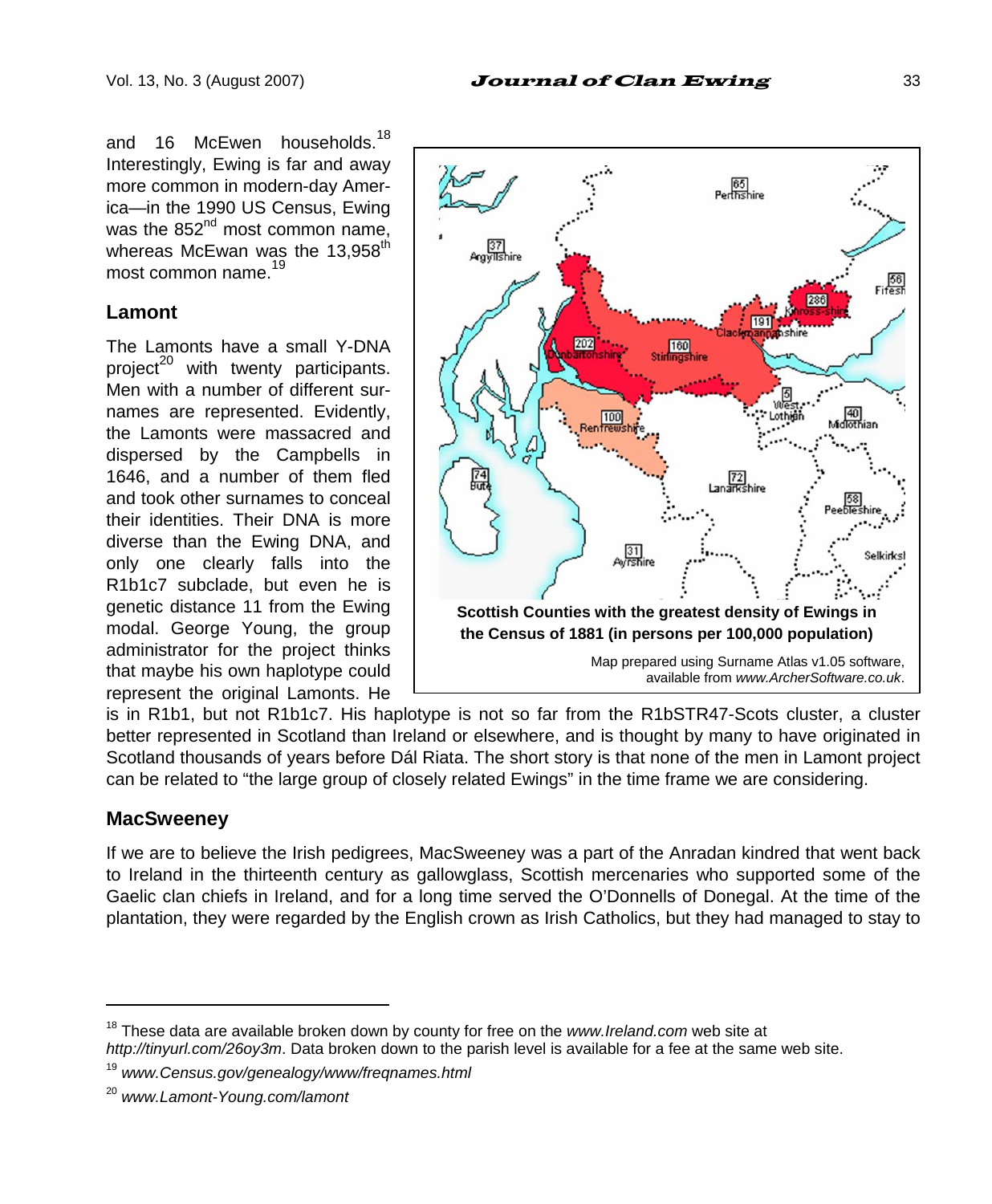the "right" side of the rebellions that resulted in the escheating<sup>21</sup> of the lands of most of the Irish clans, and they were among the relatively few Irish who received grants of land and ended up powerful  $\mu$ landowners in Donegal. The Sweeney FtDNA project<sup>22</sup> has only 10 members. One participant has a 67marker panel, three have 37-marker panels, two have 25-marker panels and the remaining four have only 12-marker panels. Three of these men appear to be in R1b1c7, but they do not have matches at the markers characteristic of the Ewings. One Sweeney is in haplogroup I, and the others in R1b1 outside of R1b1c7. I understand that there are a number of McSweeney haplotypes on Y-Search, but I have not found time to download and analyze these, though John McLaughlin tells me he has had a look at them and that no striking resemblance to the Ewings is evident. I added consideration of the MacSweeneys to this article after I had already prepared the network diagram that appears on page 41 so they do not appear there. Without more thorough analysis, I cannot say with certainty that there is no relationship between the MacSweeneys and the Ewings, but preliminary indications are that there is none.

#### **MacNeill**

 $\overline{a}$ 

As mentioned above, the MacNeills are not a part of the Anradan kindred, and there is no reason to suspect that they might be related to the MacEwans or Ewings, but there is a large MacNeill project.<sup>23</sup> and I thought it would be interesting to include their data in this analysis as a kind of control group. There are at least four distinct groups of MacNeills. One of these is a distinctive haplotype cluster including most of the MacNeills who trace their ancestry to the Isle of Barra. This is not R1b1c7 and is nowhere close to the Ewing modal, but by maddening coincidence, it shares with the Ewing modal the unusual marker DYS 442 = 11. If they were within even genetic distance 7 or 8 of the Ewings and had this marker, we would be tempted to call this evidence of a relationship, but their overall genetic distance is 19—much too long a stretch. Three McNeil participants are R1b1c7, so closer in genetic distance, but they do not have the distinctive Ewing markers. The other MacNeills are diverse types in R1b outside of R1b1c7. None of the MacNeills appear to be related to any of the Ewings.

### **Ewen of Strathclyde**

The area of Scotland known as Strathclyde since the late ninth century had previously been a Celtic kingdom known after the Brythonic name of its capital, Alt Clud (Rock of the Clyde, in Cymric), which later became Dumbarton. The extent of its territory varied through the years, but for much of its history it occupied roughly the area of the modern-day counties of Renfrewshire, Dunbartonshire, Stirlingshire, Lanarkshire, Ayrshire and northern Dumfriesshire. It lay north of Hadrian's Wall<sup>24</sup> and was not occupied

<sup>&</sup>lt;sup>21</sup> Escheat is a common law doctrine that ensures that property is not left in limbo and ownerless. It originally referred to a number of situations where a legal interest in land was destroyed by operation of law, so that the ownership of the land reverted to the immediately superior feudal lord. In this article, it implies that the English crown took title to lands that it claimed had belonged to rebellious Irish Earls, neglecting to respect that in the Irish system, land did not belong to individuals, but to clans, and though the Earls decided who could use the land, they did not own it. Basically, James I used the rebellion of a few as an excuse to take everybody's land.

<sup>22</sup> *www.WorldFamilies.net/surnames/s/sweeney* 

<sup>23</sup> *www.FamilyTreeDNA.com/public/MacNeil* 

 $24$  Hadrian's Wall was built by the Romans beginning in AD 122 in an effort to help defend occupied Britain from raids by the unconquered tribes to the north. It extended completely across Britain a distance of 73  $\frac{1}{2}$  miles, from the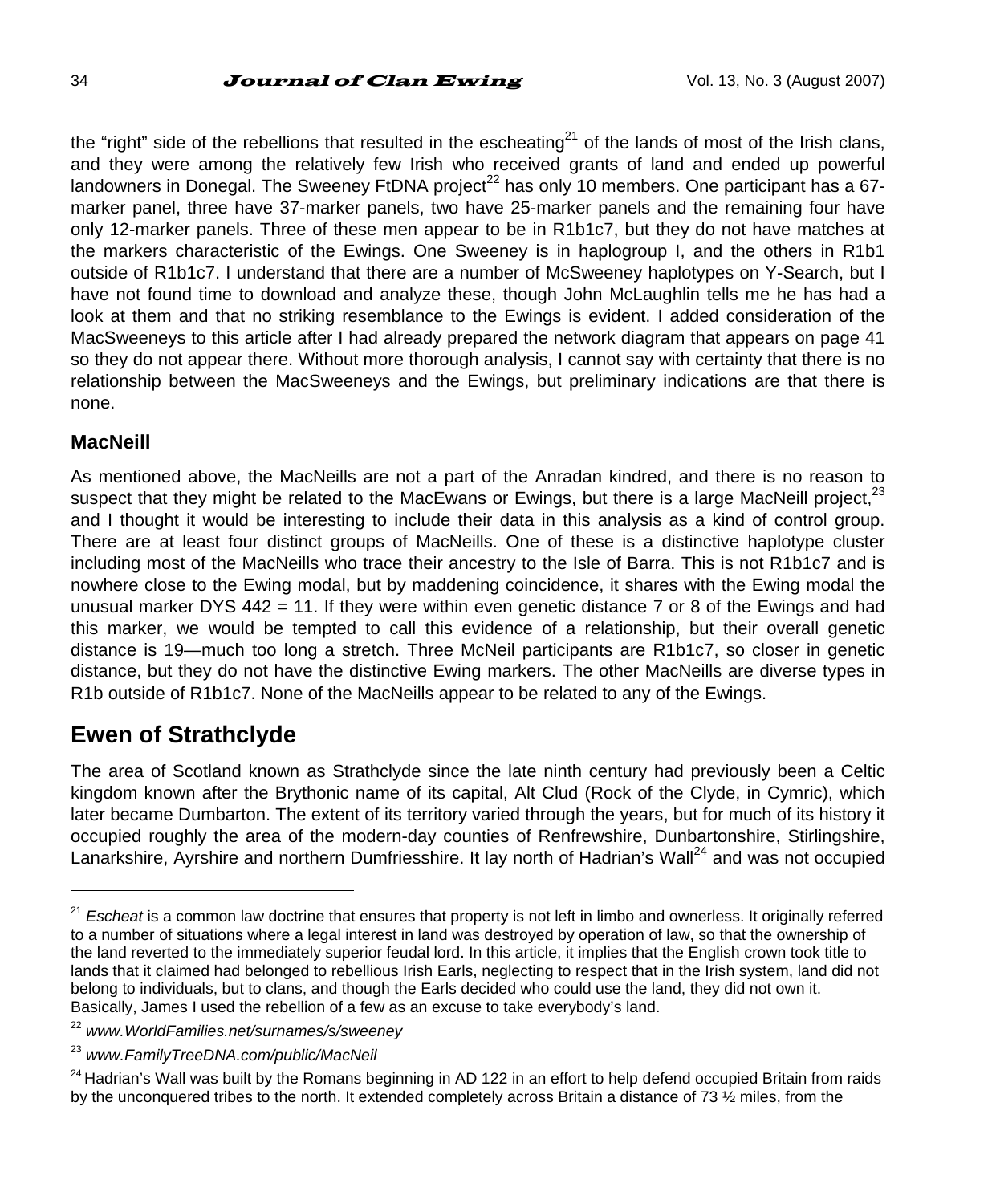in the original Roman conquest of Britain, but a good part of it lay south of the Antonine Wall<sup>25</sup> and it came under Roman administration for a time.<sup>26</sup> There is little in the way of historical records of the region until the seventh century AD or so, but one of the earliest records records the defeat of the Dál Riata Scots at Strathcannon in 642 by King Ywain (Eugenius), who some have argued is one of the earliest known ancestors of the Ewings.

### **History**<sup>27</sup>

This region was for centuries at the fulcrum of a struggle between competing cultural and linguistic groups. When the Romans first came to the region, it was occupied by a British Celtic tribe, the Dumnonii, who probably spoke Cymric, a p-Celtic language more closely related to modern-day Welsh than to Gaelic. By the seventh century, Alt Clud already had long, complex and often contentious relationships with several neighboring peoples. To the northwest in Argyll lived the Dál Riata Scots, who spoke Gaelic, a q-Celtic language also spoken in much of Ireland. To the north lived the wild Picts of Caledonia, whose language is lost, but was probably also a p-Celtic tongue and may have been mutually intelligible with Cymric. To the west was the sea, a highway for Scots raiders on which the Vikings would also arrive beginning in the ninth century. To the east were the Germanic Angles, later supplanted by and intermixed with the Danes. To the south, at first there were Brythonic cousins of the people of Alt Clud, but they were soon supplanted by and intermixed with the Saxons, and several hundred years later, ruled by the Normans.

#### E.W.R. Ewing writes,

 $\overline{a}$ 

"Upon every border of Strathclyde the volcano had rumbled, and often the deadly eruption had laid her plains in waste and filled her streams with the bodies of her people; armies had marched and countermarched over her fields, leaving only ruin and bleak desolation in their wakes."<sup>28</sup>

Ywain was the brother or brother-in-law of the Pictish King Bruide, and the Britons of Alt Clud and the Picts were allies in the seventh century and early eighth centuries against the Scots of Argyll—or at least against most of them, as there seems to be some evidence for an alliance between Alt Clud and Cenél Comgaill, a branch of the Dál Riata Scots on the nearby Cowal peninsula. There were four major battles between Alt Clud and the Scots in 678, 704, 711 and 717. Alt Clud won the first two and the Scots the next two, but Alt Clud managed to maintain independence. By the middle of the eighth

Solway Firth on the west to the mouth of the River Tyne on the east. Its ruins lie entirely within the boundaries of modern-day England, south of the border with Scotland by about 9 miles on the west and 68 miles on the east. (*http://en.wikipedia.org/wiki/Hadrian%27s\_wall*)

 $^{25}$  The Antonine Wall was built by the Romans beginning in 142 AD a hundred miles north of Hadrian's Wall in a short-lived and largely ineffectual effort to extend the area of Roman control northward. It extended 37 miles across modern-day Scotland from the Firth of Clyde to the Firth of Forth. The wall was abandoned after only twenty years, when the Roman legions withdrew to Hadrian's Wall in 164 AD, and over time reached an accommodation with the Brythonic tribes of the area, who they fostered as buffer states. (*http://en.wikipedia.org/wiki/Antonine\_wall*)

 $26$  By the time period we are focusing on here, these "walls" would have long been in ruins.

27 Most of this history is taken from two articles in *Changing Identities, Ancient Roots: The History of West Dunbartonshire from Earliest Times*, Ian Brown, ed., Edinburgh University Press, Edinburgh. 2006. The two articles are: *The Early History and Languages of West Dunbartonshire* by Simon Taylor, pp 12-41; and *Highland and Lowland, Gael and non-Gael: West Dunbartonshire from the Thirteenth to the Eighteenth Centuries* by Edward J. Cowan, pp 42-66.

28 Ewing, Elbert William R. *Clan Ewing of Scotland*, Corben Publishing Co., Ballston, Virginia, 1922, pp. 44-45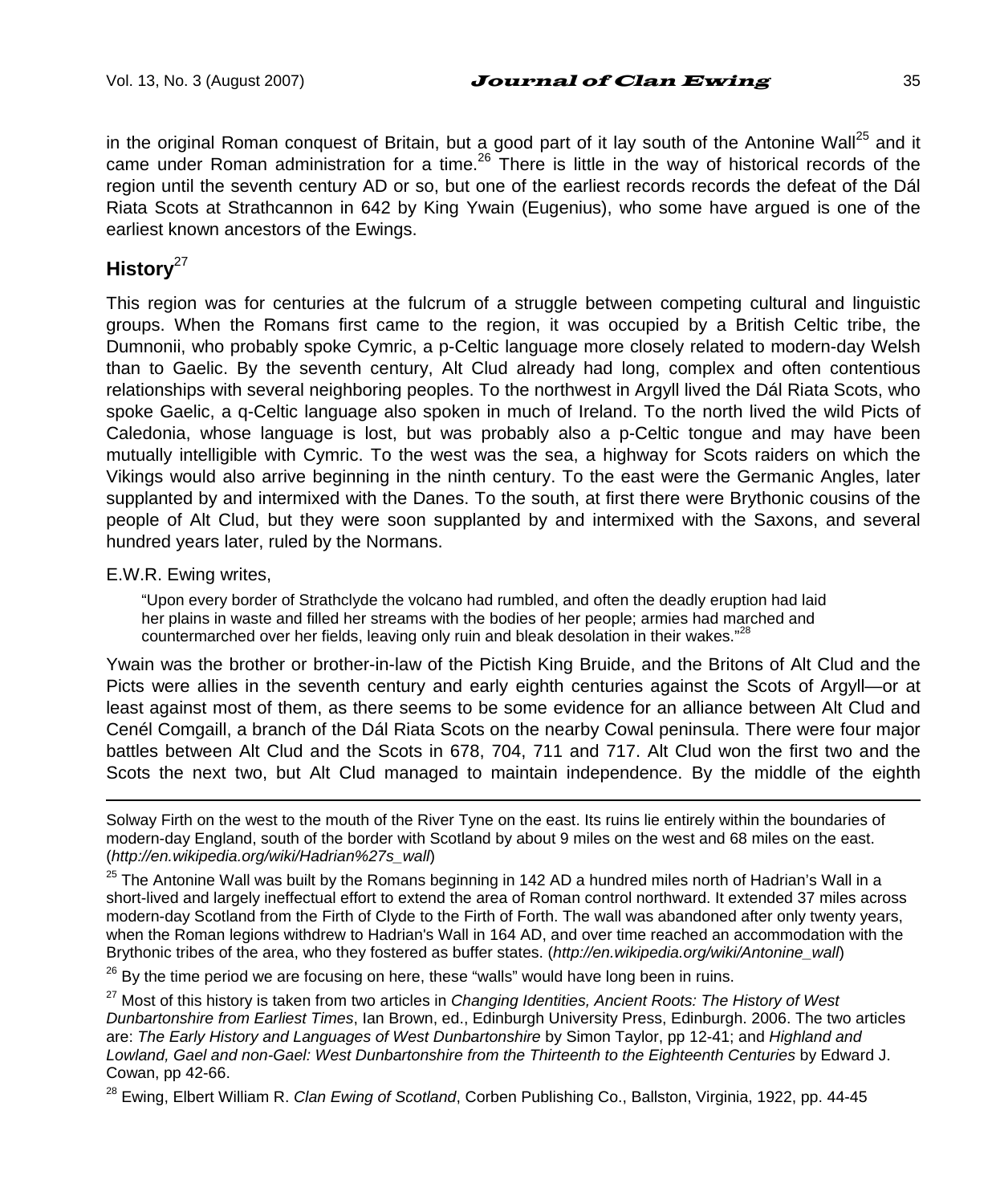century, the Alt Clud's alliance with the Picts had ended and the Picts made an alliance with the Angles of Northumbria. Alt Clud dealt the Picts a major defeat in 750 (which may have paved the way for the eventual triumph of the Scots), but while they were at it, Northumbria took over a good part of Alt Clud territory in the south. In 756 Alt Clud surrendered their capital to the Picts and the Northumbrians, but nine days later they nearly wiped out the Northumbrian army. The *Annals of Ulster* state that Dumbarton "sufferd [sic] a burning" in 780. Usually a 'burning' signifies capture, and it is possible that another of our imputed royal ancestors, Owen,<sup>29</sup> was killed in this event. It is not clear which of their three adversaries at the time perpetrated this 'burning.'

The records are mostly silent for this period and it is not even clear that a Briton king ruled in Alt Clud for nearly a hundred years after the surrender of Alt Clud in 756, but it seems to have retained some degree of autonomy, and in 849, the Britons were back on the warpath against the Picts, perhaps in alliance with the Norse, who were also attacking Pictland at the time. This alliance, if such existed, did not last for long, and Vikings, based in their settlement in Dublin, sacked Alt Clud in 870. Though the Vikings did not stay and establish settlements or a government as they did in eastern Britain, they captured Arthgal map Dumnagual, king of Alt Clud at that time. His ambitious son, Rhun mac Arthgal, persuaded his brother-in-law, King Constantine of the Scots, to arrange for the Vikings to kill their hostage, his father Arthgal, and so became the first in a series of sub-kings of Strathclyde, which now became a sort of client state of the Scots. It was then that the region came to be known as Strathclyde, the Gaelic name for what had been called Alt Clud by the Britons. Similarly, the capital of Alt Clud came to be called Dumbarton, from the Gaelic *dùn breatann* (Fort of the Britons). There was a shift of the center of power from Dumbarton south and west up the Clyde valley to beyond where Glasgow now lies, and Gaelic-speaking Scots began moving into the part of Strathclyde north of the Clyde, completely supplanting the Britons, culturally and linguistically, if not genetically. The Scots occupied what became the earldom of Lennox, a large area of modern-day Dunbartonshire and Sterlingshire surrounding Loch Lomond, which remained thoroughly Gaelic linguistically and culturally through the thirteenth century. Place names in Lennox today are overwhelmingly Gaelic, whereas in Lanarkshire survival of Brythonic place names is markedly higher.

The men of Strathclyde were defeated by the West Saxon King Athelstan in 934 and 937, but Strathclyde continued semi-independent. There was a major invasion of Strathclyde in 946 by the West Saxon King Edmund, who E.W.R. Ewing says "ravaged" Strathclyde.<sup>30</sup> In 1018, Owen the Bald, another of our eponymous ancestors, was killed in the battle of Carham, notwithstanding that he was fighting on the winning side with the Scots King Malcolm against the Northumbrians. The significance of this battle in retrospect is that it established the border of Scotland with England that has persisted to the present day. Strathclyde finally merged with Scotland in 1034 when its last king, Duncan mac Crinan, became also King of Scotland.<sup>31,32</sup>

<sup>&</sup>lt;sup>29</sup> Owen is one of our putative ancestors, who was King of Strathclyde at that time (see the King list on the next page). As confusing as it is, we must get used to seeing Ywain, Ewen, Owen, Owain, Eoghain, Eugenius, Eugien and many other spellings used interchangeably as variants of the same name.

<sup>30</sup> Ewing, Elbert William R. *Clan Ewing of Scotland*, Corben Publishing Co., Ballston, Virginia, 1922, p. 45

<sup>31</sup> *www.HistoryFiles.co.uk/KingListsBritain/BritainStrathclyde.htm* (Incidentally, *www.HistoryFiles.co.uk* is a terrific web site for British History, which also contains a series of historical maps showing how the political landscape of Britain changed through the centuries. I encourage anyone interested in the subject to browse around this web site.)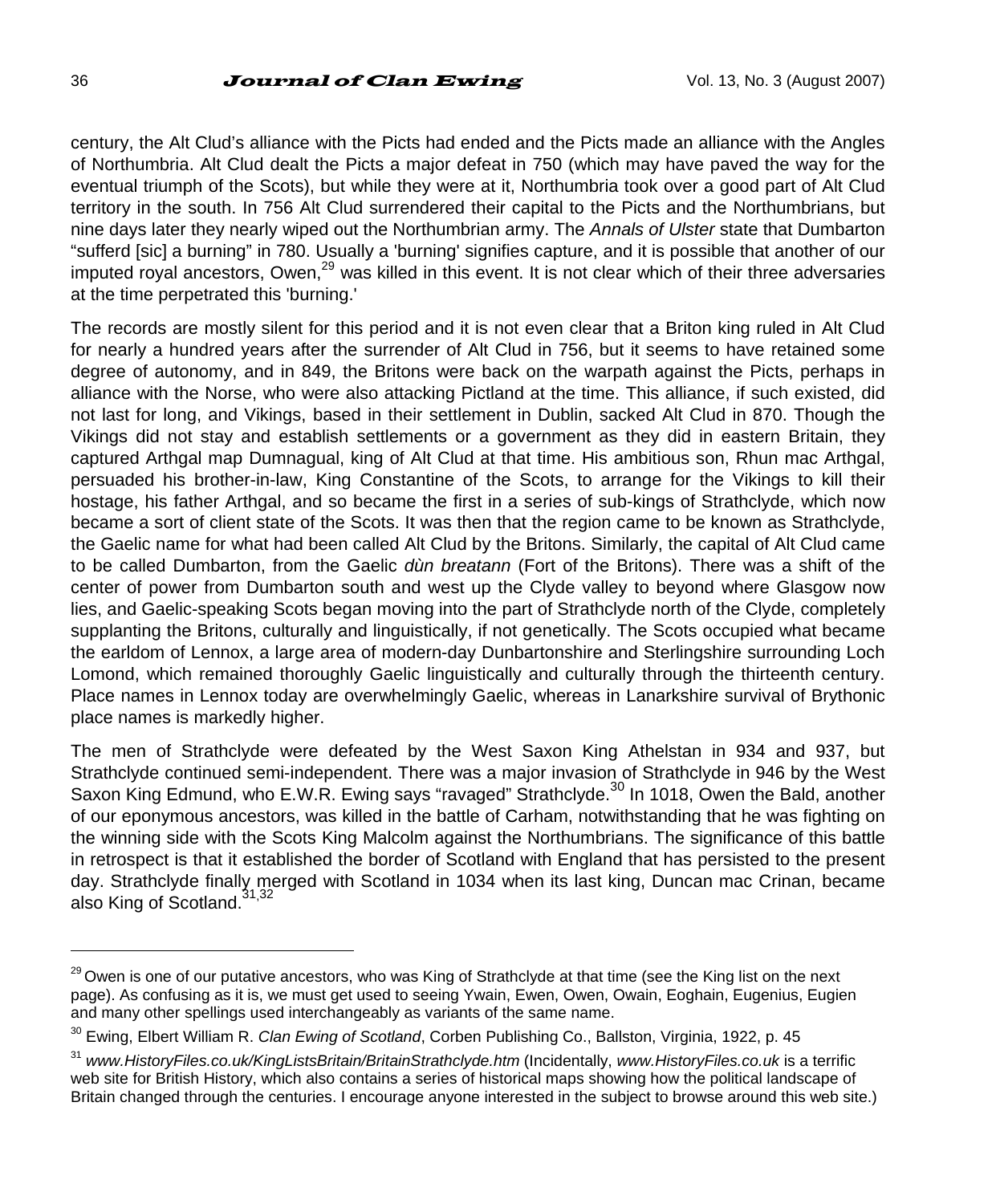I have summarized these several hundred years of history to give the reader a sense of how many armies marched back and forth across this country, and of how often the winds of shifting alliances and conquests must have forced our ancestors to move about and shift loyalties to survive, as well as how much the bloodlines of these various peoples must have mixed. We should also mention the development of Scots, the language they came to speak. Some consider Scots to be a dialect of English, others a distinct language. Early in the last millennium, there were many local versions of "English" that were not even mutually intelligible, and traces of these have survived in regional accents. Our ancestors spoke Scots. This was slow to take hold in Lennox and much of the Highlands, which remained Gaelic through the thirteenth century, but it began to develop and to be spoken in the twelfth century in Strathclyde south of the Clyde and other parts of the lowlands. Cymric died out in Scotland, but survived in Wales. Scots developed from the language of the Angles (the "Anglo" part of Anglo-Saxon), perhaps also influenced by Danish, and by some few borrowings from the Celtic tongues. In the twelfth century, those who spoke it called it *Inglis*, but by the early sixteenth century it came to be known as *Scottis*, and folks began to call it *Scottish Gaelic*, which had previously been called *Scottis, Erse* (Irish).<sup>33</sup> By the beginning of the fifteenth century, surnames had come into common use in the lowlands of Scotland, so we can see that Ewing developed as the Scots language was developing.

### **E.W.R. Ewing's Logic**

E.W.R. Ewing makes much of the fact that there were a number of kings of Strathclyde that had names thought ancestral to Ewing. He lists a few; I think this is a more comprehensive list:

| 633 - 645 Eugenius (Ywain / Hoah) / Owen meb Beli            |
|--------------------------------------------------------------|
| 760 - c.780 Eugein / Owen                                    |
| 916/925 – 937 Eogan / Owen mac Donald (son of Rhun's nephew) |
| 962 – 971 Donald III mac Eoghain                             |
| 973 – 997 Malcolm mac Donald mac Eoghain                     |
| 997 – 1018 Eoghain II / Owen the Bald $34$                   |
|                                                              |

He also cites references to several non-Briton kings with similar names: a couple of Dál Riata Scots kings of Argyll;<sup>35</sup> at least one Pictish king;<sup>36</sup> three BCE "Scots" kings (as this was long before Dál Riata, these should be Irish, but the context suggests E.W.R. Ewing thought that they were in "pre-Scottish Scotland," if you will);<sup>37</sup> and a descendant of Somerled,<sup>38</sup> who was of Norse descent, but does not let this divert him from his thesis that the Briton Ewens of Strathclyde were our progenitors.

 $32$  This is the historical Duncan who was killed by the historical Macbeth, in a story that otherwise has little resemblance to Shakespeare's play.

<sup>33</sup> *http://en.wikipedia.org/wiki/History\_of\_the\_Scots\_language*

<sup>&</sup>lt;sup>34</sup> Also known variously as Eógan II, Eugenius and Owain the Bald. Eógan II was killed during the Battle of Carham, in which he helped Malcolm and his other allies defeat the Northumbrians (Northumbria was by this time again an Anglo-Saxon kingdom, the Danes having been defeated).

<sup>35</sup> Ewing, Elbert William R. *Clan Ewing of Scotland*, Corben Publishing Co., Ballston, Virginia, 1922, pp. 55-56

<sup>36</sup> Ibid., p. 56

<sup>37</sup> Ibid., p. 57

<sup>38</sup> Ibid., p. 58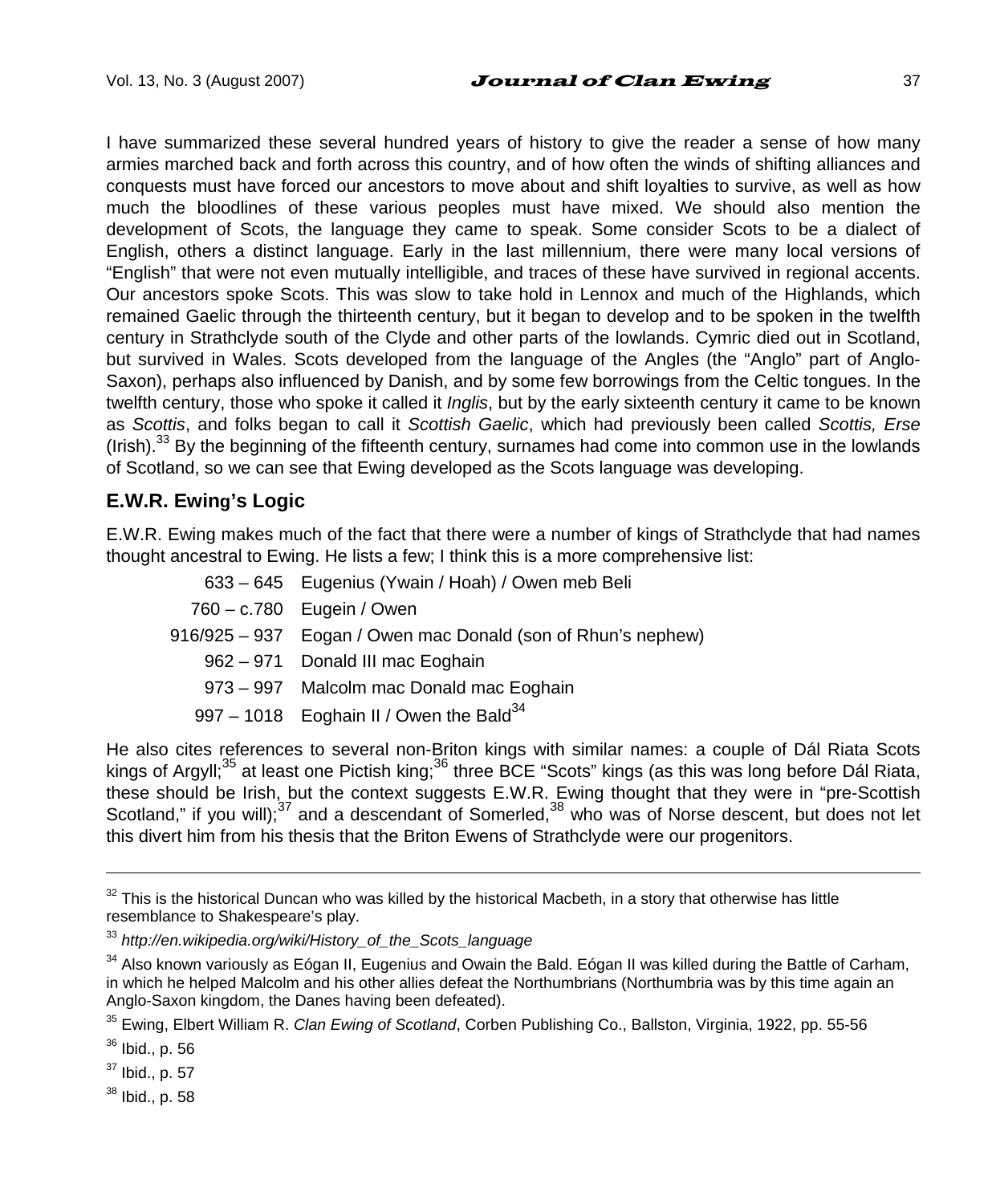Ewing also makes much of the story that Saint Kentigern was supposedly the son of a Ewen; indeed, he devotes his Chapter VII to a discussion of this, and I believe erroneously claims that the name "Kentigern" is somehow an alternate form of the name "Ewen."39 In making his case for a Brythonic origin of the Ewings, E.W.R. Ewing quotes a "recent" writer he does not name:

"St. Kentigern was the son of Ewen ap Urien or Eugenius, a prince of the Britons of the Strathclyde according to some the king of Cumbria—and Thenew (or Themin, as Baring-Gould spells it) daughter of Loth, king of Northumbria, or, according to others, king of the Lothians, to whom he is supposed to have given his name."<sup>40</sup>

Assiduous genealogist that I am, I thought it might be interesting to check his sources. Mainly, I looked at *The Life of Kentigern (Mungo),* written by Jocelyn, a monk of Furness in the twelfth century, in a translation by Cynthia Whiddon Green,41 and at references in her footnotes to a fragmentary earlier *Life of Kentigern*, which I think is probably the ultimate source of E.W.R. Ewing's information. Kentigern's mother was Thaney, the young, unmarried daughter of the pagan Briton King Leudonus.<sup>42</sup> In what may have been the granddaddy of all non-paternal events, she was unexpectedly found to be expecting. Jocelyn tells us that when she learned from Christian missionaries of,

"…the son of justice having appeared through the star of virginity…Immediately her heart burned within her, and in her meditation that fire kindled within her…and she vehemently wished to be inflamed."

She was "inflamed" all right enough, and she thought her wish had come true. The King was not amused. He wanted to know who was the father of her child. She insisted she had become pregnant while still a virgin. In fact, and unbeknownst to her (so the story goes), Ewen, son of Erwegende (in the *Gestes of the Histories* he is called Ewen, son of King Ulien) had courted her, and when rebuffed because she wished to remain a virgin, dressed himself in female attire and impregnated her by stealth. It is unclear whether the King was more upset by her pregnancy or her conversion, but he was not buying her alibi, and

"Therefore, the above-mentioned girl was led on the command of the king to the brow of the highest mountain… so that she could be cast headlong downward from there and be broken bit by bit into pieces and torn limb from limb…[but] she descended in the fashion of a winged bird falling gently to earth."

More proof of divine intervention being needed, she was next put to sea in a small boat with no paddle, but the

"…little boat, in which the pregnant girl was held, rode the eddies whirling up and down, and being turned towards the opposite shore, ploughed with a much quicker passage than if it had been borne along by blown sails…[and] guided the woman safe to the harbor of deliverance, for the sake of the child she carried in her womb."

 $\overline{a}$ 

 $^{42}$  Also sometimes rendered as Lot or Loth. I quote from Ms. Green's footnote 11: "However, in the first of the lections devoted to Kentigern in the *Aberdeen Breviary*, Kentigern is said to be the son of 'Eugenius, King of Cumbria,' and 'Thennew, daughter of Loth, King of Lothian' is his mother. This legend would place Kentigern in the margins of the King Arthur legends as Lot is said to be the father of Gawain and Mordred, according to Geoffrey of Monmouth."

 $39$  Ibid., p. 81

 $40$  Ibid., p. 71

<sup>41</sup> Jocelyn, a monk of Furness *The Life of Kentigern (Mungo*), twelfth century. A 1998 translation by Cynthia Whiddon Green is available online at *www.Fordham.edu/halsall/basis/Jocelyn-LifeofKentigern.html*. Note that Kentigern lived in the sixth century, so this biography, such as it is, was written some 600 years later.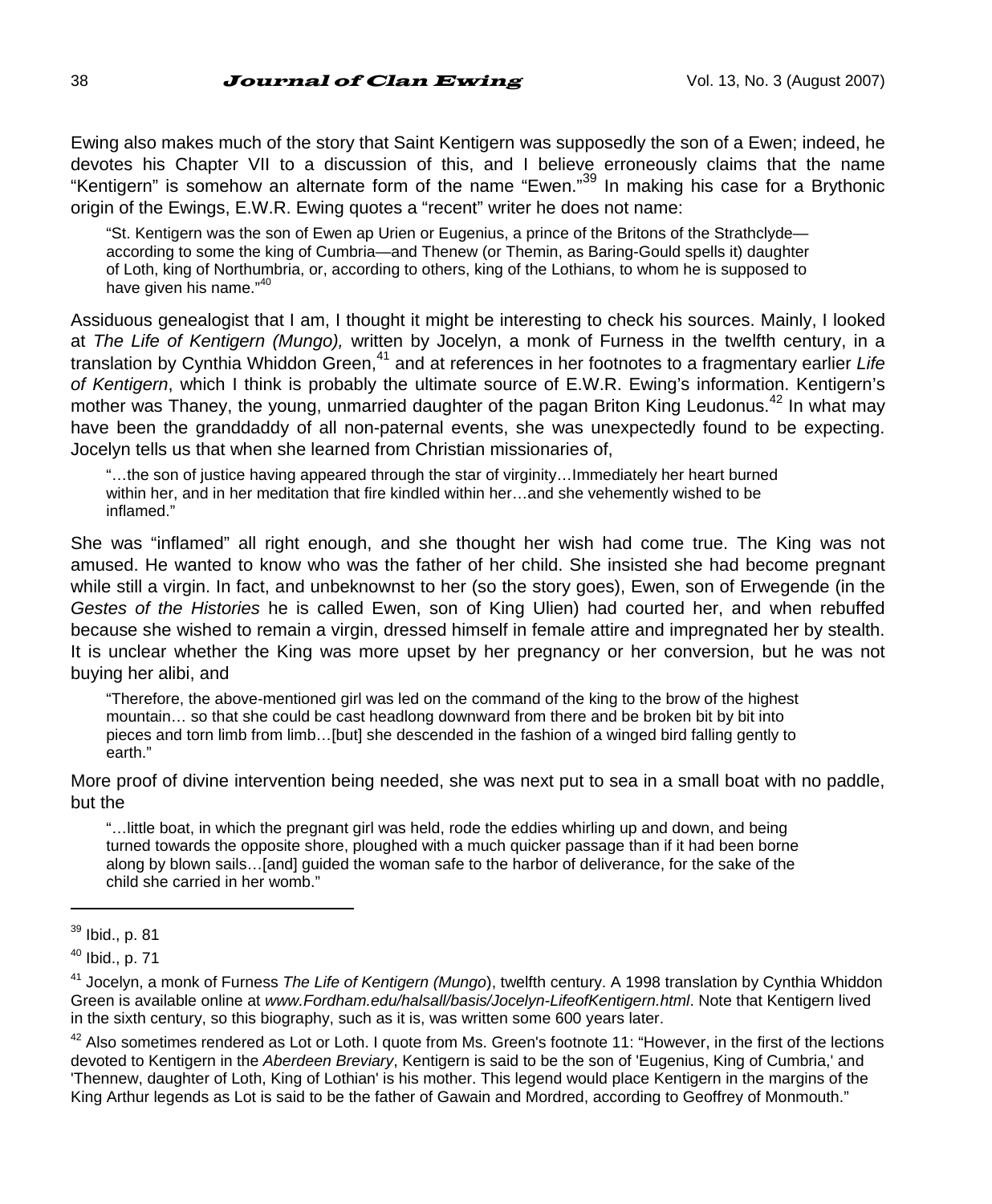Thaney gave birth to Kentigern on the beach, perhaps near Culross in eastern Fife, on the north shore of the Firth of Forth, where they were rescued and cared for by St. Serf.<sup>43</sup> Kentigern lived a long life and performed many miracles, including a good many after his death in AD 603. He is supposedly buried in a crypt beneath the cathedral in Glasgow.

Well, now. I scarcely know what to say. I have an idea the keepers of the crypt will be slow in letting us try to extract DNA from the bones of Kentigern, and even if they would, that we would be able to do so. I do not think it will be difficult to persuade the reader that there are at least some legendary insertions into this purportedly factual account of Kentigern's origin, but perhaps you will have doubts about whether there could be any useful facts in the story at all. What is of the most interest to me is that the tangle of genealogic and spiritual threads in the story of Kentigern are spun from the fleeces of all of the cultural/linguistic groups that have contributed to our ancestry.

### **DNA Data Considered**

 $\overline{a}$ 

So, if Kentigern is not available, whose DNA do we test to check on E.W.R. Ewing's hypothesis? It would be terrific if we could run down some lineal descendants of one or another of the Kings of Strathclyde, but being a king in those days was a rather hazardous occupation, what with all their relatives standing in the wings waiting to gouge their eyes out or worse. I have an idea that they have no lineal descendants, and even if they do, there are no records to establish just who they may be. Next best, and I still have high hopes that we will eventually be able to take this approach, would be to identify Ewings in Scotland who have their conventional genealogies worked out back far enough that we can be reasonably certain of the county where their Ewing ancestors lived in 1500 or so. So far, we have recruited the grand total of one Ewing who was born in Scotland into the project: James McCartney Ewing (JM3), who was born in Glasgow, but does not know where his grandfather may have come from. We also have a couple of project participants who are descended from recent enough immigrants that they have a good paper trail to Scotland, but we simply do not have enough data of this kind to allow fruitful analysis.

Since we have been talking about a period in which surnames were not really in consistent use anyway, I thought maybe it would be interesting to compare Ewing DNA to that of some other surnames that are likely to have originated in the same general area. If I were as fastidious as I might wish, I would have figured out what other names are most common in just the same areas as the Ewings, and tracked down their DNA. As it is, I took another approach, and just took some data from two readily-available sources that included a lot of individuals who undoubtedly have roots in the area.

Campbell is a large clan with many branches, and a goodly number of them were in the general area of Scotland where Ewing names were concentrated, but especially also to the north and west in Argyll. The Border Reivers lived along and on both sides of the border of Scotland with England, predominantly south and east of the area where we think the Ewings lived. Speaking generally, the Campbells were on one side of the Ewings and the Border Reivers were on the other. It made sense to me to ask which of these groups the Ewings most resemble. Finally, Owen is the Welsh version of Ewen, and some have

<sup>43</sup> Also rendered in Latin as *St. Servanus*. It seems that the historical St. Serf, if he existed, probably did not live in the same century as Kentigern, though it is not clear to me whether he lived before or after.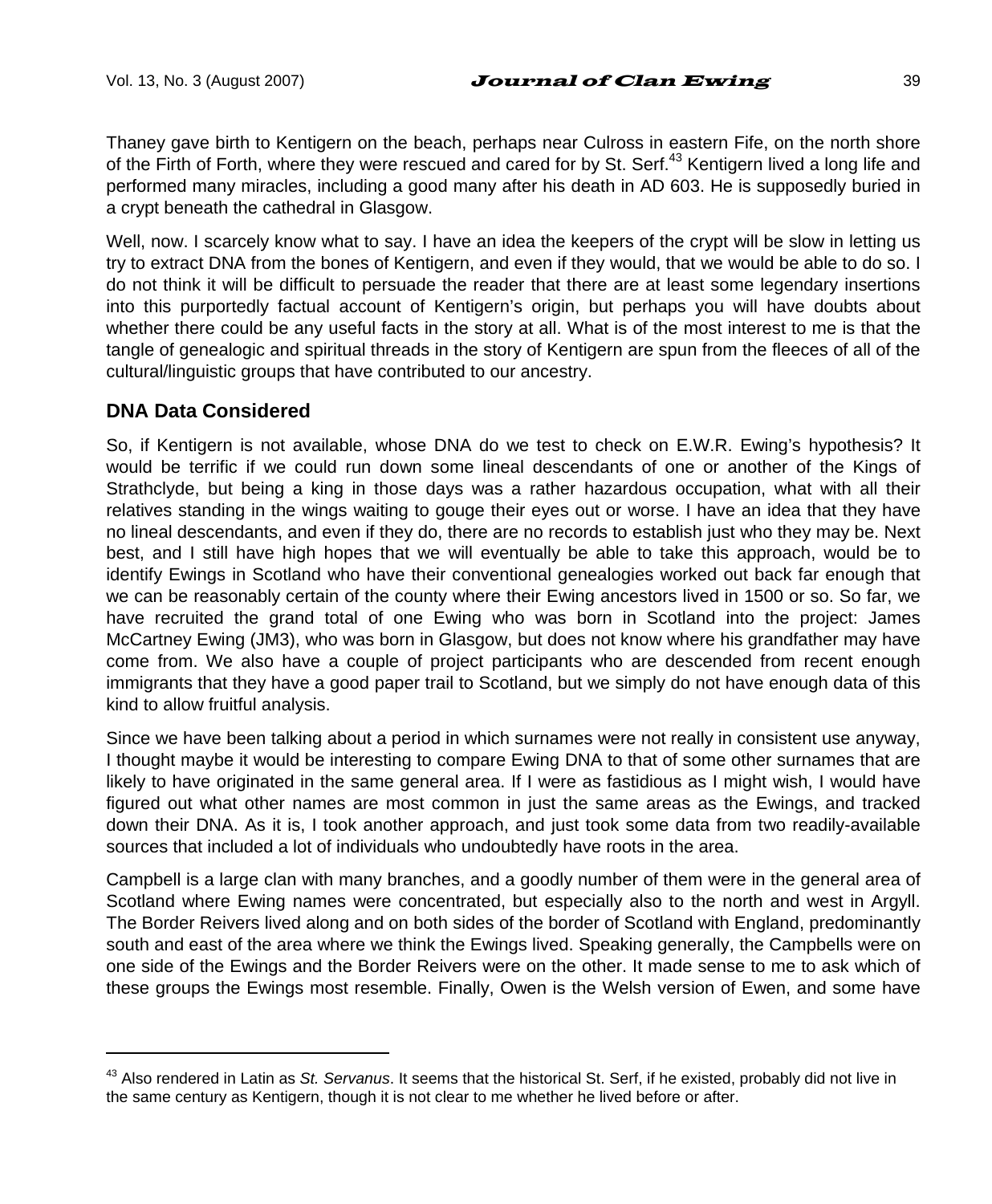argued for a remote kinship between us on that basis, though I have previously shown that this is not  $\mathrm{so}^{\phantom{0}44}$ 

There is a big Campbell project<sup>45</sup> that has data readily available, and a Border Reiver project,<sup>46</sup> which also has gathered quite a fair amount of data on a long list of names from the Scottish Borders, including Armstrong, Beattie, Bell, Burn, Charlton, Crosier, Dixon, Elliot, Ellwood, Fenwick, Forster, Graham, Hall, Hetherington, Hume, Hunter, Irvine, Johnstone, Kerr, Little, Maxwell, Musgrave, Nixon, Noble, Robson, Scott, Simpson, Storey, Selby, Tait, Taylor, Turnbull, Watson and Wilson, to name a few. There is also a good-sized Owen project,  $47$  and though their data is not available online, their group administrator kindly sent it to me when I asked him to do so some months ago

## **Network Analysis**

I took the 25-marker data from the Lamont project, the subset of the McLaughlin project most closely related to the Ewings, the McNeil project, the Owen project, the Campbell project and the Border Reiver project, and then plotted them with our Ewing data in the network diagram on the next page.

The ovals give a rough idea of the boundaries of some haplogroups and the R1b1c7 subclade. The circles are proportional in size to the number of individuals with each haplotype and the lines connecting them are proportional to the genetic distance between the haplotypes. You can see "the closely related group of Ewings" as the darkest circles near the middle of the R1b1c7 oval (in the online version of this article, Ewings appear in red). The R1b1c7 McLaughlins are the next darkest cluster of circles (blue, in the online version) to the right, at about four o'clock. It is a bit hard to distinguish the difference in shading, but the large circle just touching the closely related group of Ewings at two o'clock consists of R1b1c7 McNeills (green), and the smaller circle at about five o'clock has some Reivers (cross-hatched). The R1b1c7 oval also contains five-or-six Campbells (yellow) and a Lamont (lavender).

The R1b oval outside of the R1b1c7 subclade contains representatives from all of the groups considered. You should remember that something like 80% of all men of Western European extraction are R1b. Near the middle of the oval, the cross-hatched circles are all Reivers. To their left, above the R1b1c7 oval, are the Barra McNeills. At about two o'clock is a cluster of Campbells, though Campbells are also scattered around the rest of the diagram as well. There are also four Owens and four Lamonts scattered here and there in the R1b oval, and thirteen Ewings who are not in the "closely related group," if I am counting right.

Below and to the right of the R1b oval are ovals containing haplogroups R1a, J and I1a—all predominantly Reivers in this diagram. R1a is more characteristic of Eastern Europe and I1a of Germanic as opposed to Celtic types. J is thought to descend from Middle Eastern farmers who came into Europe with the Neolithic spread of agriculture. You can also see a cluster of eleven Owens represented by the open circles at the top of the diagram just right of center. They are also supposedly in R1b; I am not clear why they should be so far from the others. As I review my work in trying to figure

<sup>44</sup> Ewing Surname Y-DNA Project Article 6, *J. Clan Ewing*, Vol. 12, No. 2 (May 2006).

<sup>45</sup> *www.FamilyTreeDNA.com/public/Campbell*

<sup>46</sup> *http://freepages.genealogy.rootsweb.com/~gallgaedhil/elliott\_border\_reivers\_dna.htm*

<sup>47</sup> *www.geocities.com/~owenfamily*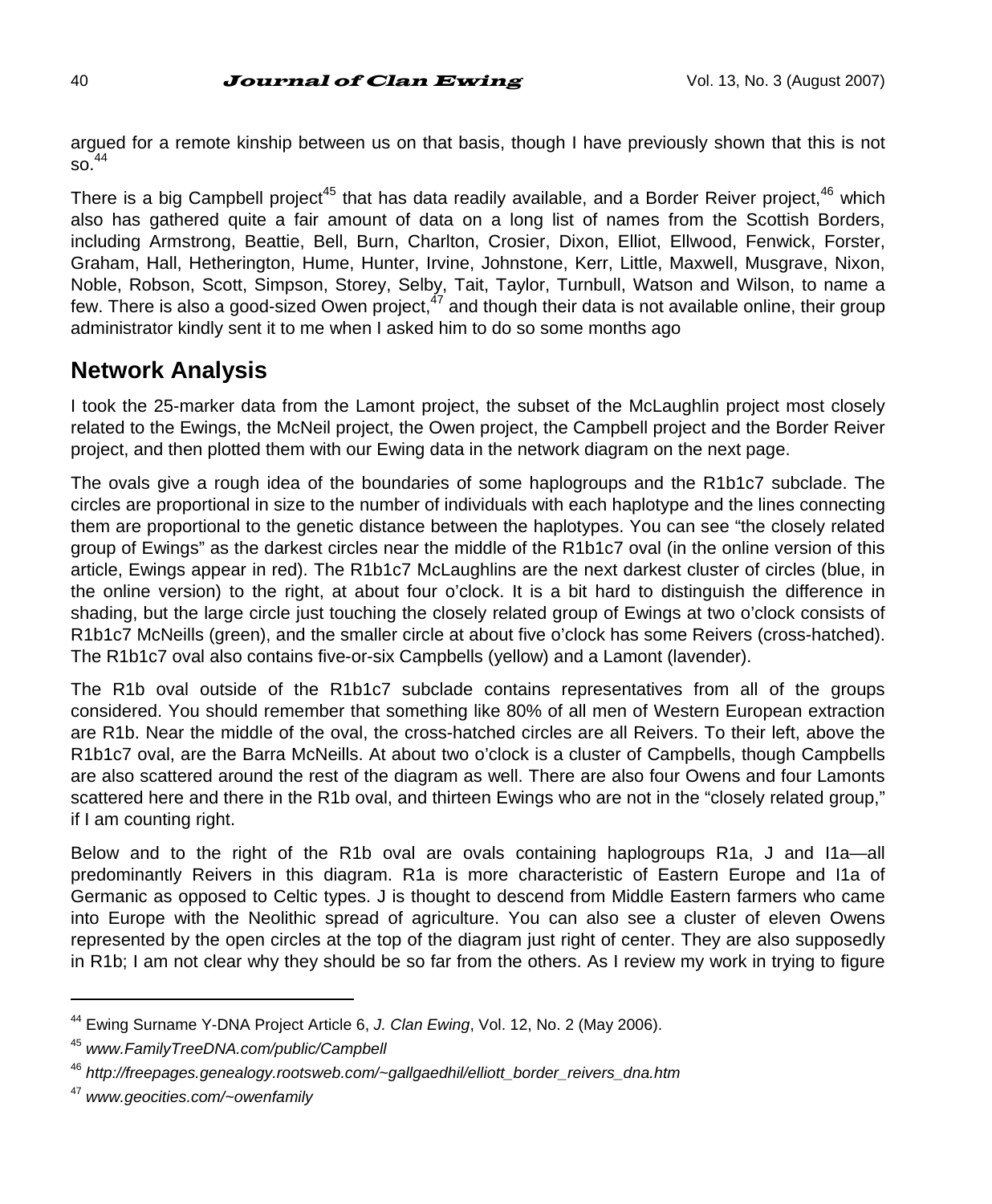

this out, I see that I somehow included only fifteen Owen haplotypes in the diagram even though I have over three times as many, and that among those I left out are nine in haplogroup J2, one in haplogroup I, and one in haplogroup E3b.

Finally, notice also the Ewings on the far right of the diagram. The one by himself is lonesome old JD, who is probably in haplogroup  $11b2^*$ ,<sup>48</sup> and the cluster of three is Ewing Group 9, the descendants of William Ewing of Rockingham, who are probably in haplogroup I1b2a1.

### **The Answer**

 $\overline{a}$ 

We began by asking whether Ewing was more likely derived from the Gaelic Clan McEwan of Otter or from Ewen among the Brythonic Celts in Strathclyde. So, what is the answer? To me, the network

 $48$  When an asterisk follows a haplogroup designation, as  $11b2^*$ , it means, "that part of  $11b2$  that cannot be assigned to a specific subclade of I1b2."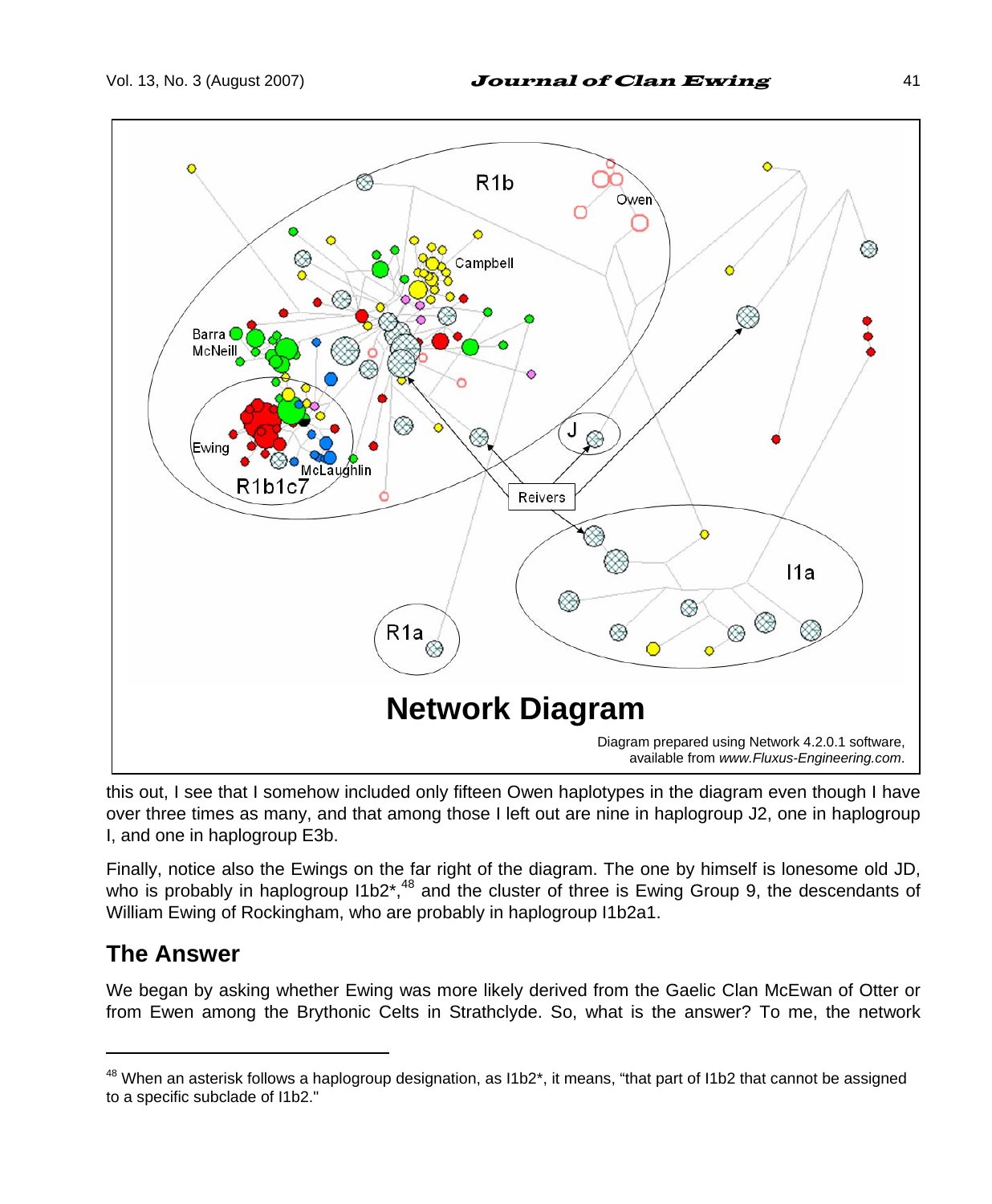diagram makes it perfectly clear that nothing is perfectly clear. There are some provocative clusters within several of the surnames, including the MacLochlainns of Tirconnell, the Barra McNeills, and a cluster of Owens in addition to the group of closely related Ewings. But every surname we have considered has representatives just about all over the map.<sup>49</sup> Actually, this is not surprising. What James V. Elliot says on the Border Reiver web site<sup>50</sup> about the heritage and genealogy of the Border Reivers applies equally to all of our families.

"The intermingling of peoples along the Anglo-Scottish border produced a tough, hybrid culture claiming many lines of descent. Individual clans often explained their own origins with stories as grand as any creation myth. A chieftain of the Armstrongs once recounted that the Elliotts and the Armstrongs were descended from two brothers whose mother was a Viking woman and whose father was a bear, and that the Icelandic Sagas had extolled their mighty deeds. (Most of the time, however, the Armstrongs attribute their origins to the mere son of a Danish nobleman, or to a brave Norman squire named Fortinbras who saved his master's life in battle.)

"It is unlikely that all the members of any Border family were descended from the same ancestor. The pervasive social upheaval increased the chances that men sired by members of one clan might be born or raised under the surname of another. So did the matrimonial customs of Border families, which encouraged trial marriages and allowed wives to keep their maiden names. Moreover, the clans themselves were political entities as much as families, and many men adopted the surnames of other clans to obtain their protection and a franchise on their power.

"There is particular uncertainty in the case of the Scotch-Irish, as much of their genealogy was lost or scrambled when they were forced to resettle in Ulster. There is even a rumor that the name 'Elliott' was generically applied to many of these emigrants because of its sheer notoriety, whether they were really 'Elliotts' or not.

"It is a contention of [our] DNA Project that many of these clans have multiple progenitors, possibly of quite different ancestry, and that many of them may also share some of the same ancestors."

What is more, I suspect that some of the apparent clustering results from sampling artifact. Haplotypes were not collected from men with each of these surnames at random. For example, in the Ewing Surname Y-DNA Project we have actively solicited specimens from men we know to be related, because one of our objectives is to find genetic markers for branch points in known Ewing lineages. To the extent we succeed in this to the exclusion of Ewing men who are not related, we will find clusters that show our sampling bias rather than the data structure in Ewing men at large. That said, if you will permit me to express an opinion not based on any hard data, I am now more favorably disposed toward the conclusions of E.W.R. Ewing than to those of R.S.T. MacEwen.

It remains to explain why so many of the Ewing men in our project are in R1b1c7, the so-called NW Irish cluster. The DNA evidence adduced in this article does not even weakly support the notion that the Anradan kindred was R1b1c7, independently of the question of whether Ewing derived from MacEwan. Perhaps some of the other Dál Riata clans or individuals were R1b1c7. Though recent historians have come to doubt that the Dál Riata were Uí Néill, there may very well have been a few R1b1c7 individuals among them—there is no reason to assume that tribal groups even from this early period were genetically homogeneous. Or perhaps an Irishman ventured into Strathclyde long before there was any

<sup>&</sup>lt;sup>49</sup> The only reason you do not see McLaughlins away from the cluster is that we chose to include only McLaughlins that were in the cluster. The Owens also appear more tightly clustered than they actually are, because I neglected to enter all the Owen data.

<sup>50</sup> *http://freepages.genealogy.rootsweb.com/%7egallgaedhil/elliott\_border\_reivers\_dna.htm#Question2*